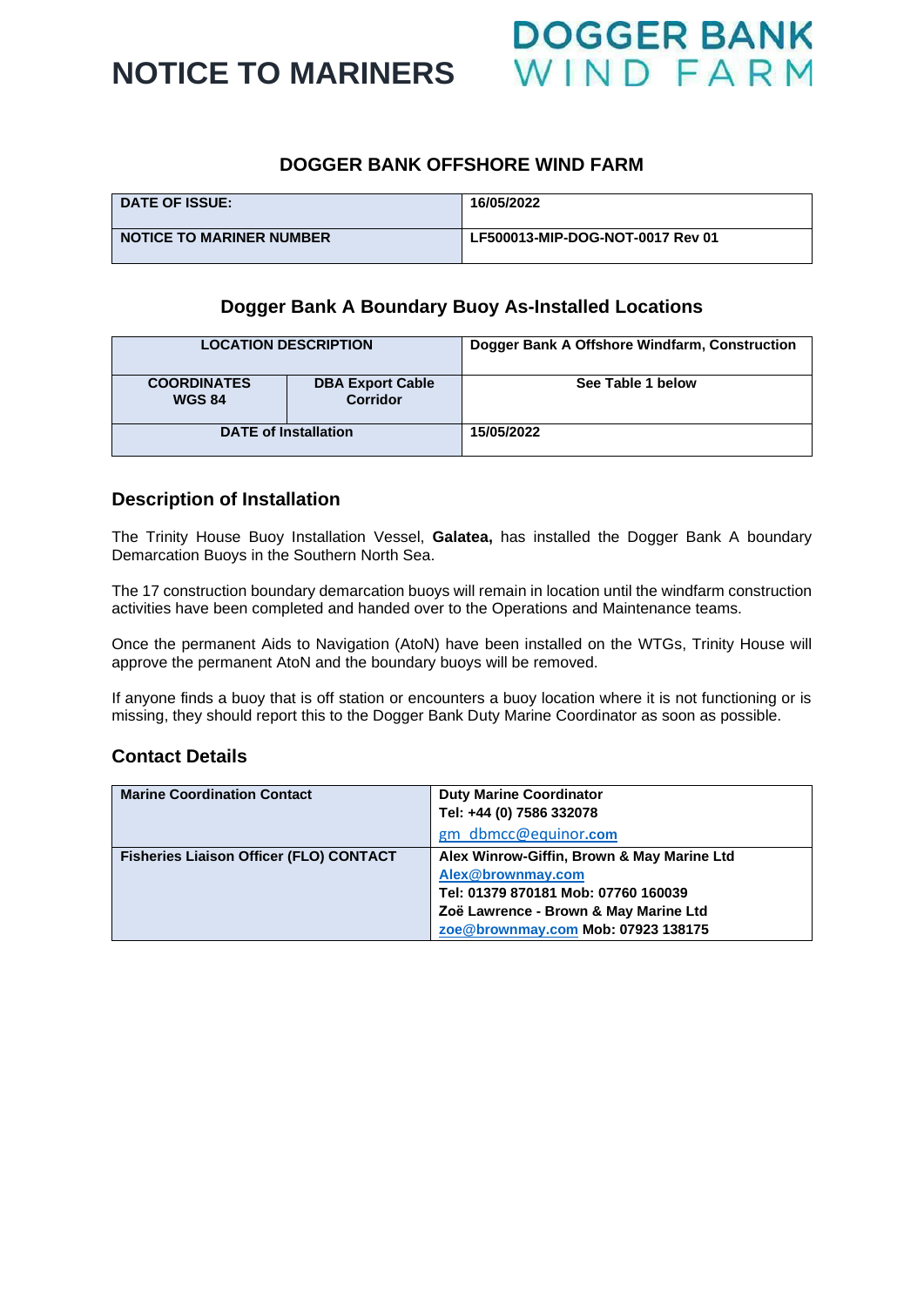# **NOTICE TO MARINERS**

# DOGGER BANK<br>WIND FARM

# **Supporting Information**



*Figure 1: DBA Boundary Buoyage locations*

## *Table 1 –* **DBA As-installed locations for construction boundary buoys**

| <b>Buoy</b>    | ID             | <b>Location Datum: WGS 84</b> |                         | <b>Top Mark and Light</b><br><b>Specifications</b> |  |
|----------------|----------------|-------------------------------|-------------------------|----------------------------------------------------|--|
|                |                | Latitude                      | Longitude               |                                                    |  |
| North Cardinal | N <sub>1</sub> | $54^{\circ}$ 50.630 N'        | $002^{\circ}$ 10.286' E | North Cardinal top mark.<br><b>VOKFI</b>           |  |
| East Cardinal  | E <sub>1</sub> | $54^{\circ}$ 48.815' N        | $002^{\circ}$ 14.689' E | East Cardinal top mark<br>QkFI (3) 10s             |  |
| East Cardinal  | E <sub>2</sub> | $54^{\circ}$ 43.989' N        | 002° 06.623' E          | East shaped top mark<br>VQkFI (3) 5s light         |  |
| South Cardinal | S <sub>1</sub> | 54° 39.162' N                 | $001^{\circ}$ 58.695' E | South Cardinal top mark<br>QkFI (6) + LFI 15s      |  |
| South Cardinal | S <sub>2</sub> | 54° 41.706' N                 | $001^{\circ}$ 48.096' E | South Cardinal top mark<br>VQkFI (6) + LFI 10s     |  |
| South Cardinal | S <sub>3</sub> | 54° 44.216' N                 | $001^{\circ}$ 37.550' E | South Cardinal top mark<br>QkFI (6) + LFI 15s      |  |